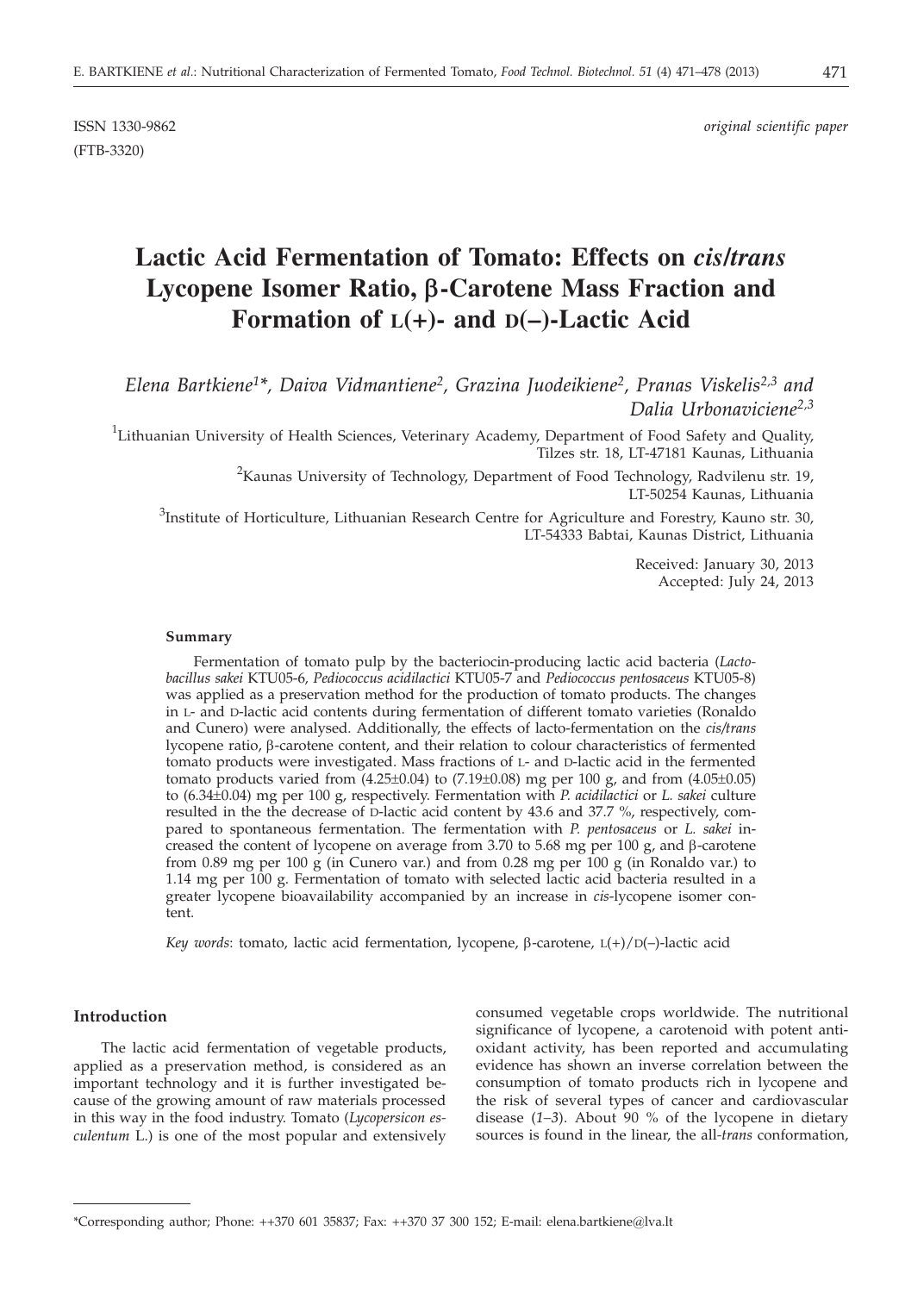while human tissues contain mainly *cis*-isomers. It has been suggested that *cis*-isomers of lycopene are better absorbed than the all-*trans* form because of their shorter length, greater solubility in mixed micelles, or as a result of their lower tendency to agregate (*4*). Studies have shown that lycopene level in plasma increased only after the consumption of red tomato paste and purified lycopene (*3*). It has also been indicated that the absorption of lycopene is greater from the processed tomatoes than from fresh tomatoes, since processing breaks down the tomato cell matrix and makes lycopene more available (*5,6*).

Fermentation used with a purpose of the extension of shelf life and enhanced safety of foods by the use of natural or controlled microbiota and/or antimicrobial compounds is an approach to the problem of food preservation that has gained increasing attention in recent years. Consequently, certain lactic acid bacteria (LAB) have demonstrated antimicrobial properties which derive from the production of one or more antimicrobially active metabolites such as organic acids (lactic and acetic), hydrogen peroxide, and antimicrobial peptides (bacteriocins) (*7–9*).

On the other hand, microbially produced lactic acid is usually a mixture of the  $L(+)$ - and  $D(-)$ -forms. As the latter cannot be metabolized by humans, excessive intake can result in acidosis, which is a disturbance in the acid-alkali balance in the blood. The potential toxicity of D-lactic acid is of particular concern for malnourished and sick people (*10*).

Dietary quality is an important limiting factor to adequate nutrition in many resource-poor settings. One aspect of dietary quality with respect to adequacy of micronutrient intake is bioavailability (*11*). Prebiotic food ingredients encourage the growth of probiotic bacteria. The appropriate combination of prebiotics and probiotics has a higher potential for a synergistic effect (*12*). Probiotic foods are fermented products containing sufficient number of a certain live microorganism that favourably modifies the intestinal microbiota of the host (*13*). The recently developed probiotics tend to be milk-based, although in recent years other substrates have been explored in new probiotic formulations. Amongst these substrates, cereals are becoming one of the most promising alternatives to milk due to their ability to support the growth of probiotic bacteria and their protective bile resistance effect (*14*). Rice and rice bran from processing wastes have previously been used to grow lactic acid bacteria for the production of lactic acid (*15*). Rice broths have also been used to support the growth of probiotic cultures (*16*).

The red colour of tomatoes is a result of the degradation of chlorophylls and the increased biosynthesis of carotenoids (*17*), thus it is related to the degree of maturity and postharvest life. Colour is therefore an important quality attribute of tomato fruit and it is used in the food industry to presume the colour of finished products. Also, the application of instrumental colour measurements to objectively define the colour of tomatoes is an important research topic (*18,19*). There are reports that the colour coordinates of a product could be in relation with the concentration of lycopene and other carotenoids (*20–22*).

The aim of the study is to evaluate the production of L- and D-lactic acid isomers during fermentation of different tomato varieties (Ronaldo and Cunero) by the bacteriocin-producing LAB of *Lactobacillus* and *Pediococcus* spp. The influence of lacto-fermentation on lycopene and  $\beta$ -carotene contents and their relation to the colour characteristics of fermented tomato products are also investigated.

#### **Materials and Methods**

#### *Tomato samples and microorganisms*

Tomato var. Cunero and Ronaldo, harvested in 2011, were obtained from the Lithuanian Institute of Horticulture (Babtai, Lithuania). Raw tomato fruit reference samples were refrigerated for later analysis. After defrosting at 4 °C, tomato samples were homogenized in a blender (Bosch, Stuttgart, Germany) and then analyzed. A sample was ground to a fine pulp using mortar and pestle. Extruded rice flour (moisture content of 8.4 %) produced by a single-screw extruder (Ustukiu malunas Ltd, Pasvalys, Lithuania) was tested as the target medium. Pure cultures of *Lactobacillus sakei* KTU05-6*, Pediococcus acidilactici* KTU05-7 and *Pediococcus pentosaceus* KTU05-8, characterized as bacteriocin-producing strains (*23*), were from the collection of Kaunas University of Technology (Kaunas, Lithuania). Strains were stored at –70 °C in a Microbank system (Pro-Lab Diagnostics, Bromborough, UK).

The LAB strains were propagated in nutrition media (moisture content of 72 %), prepared by mixing the extruded rice flour (100 g) and tap water. After the addition of pure LAB cell suspension (5 g, 10.2 log colony- -forming units (CFU) per g), the mixture was incubated at optimal temperatures (30 °C for *L. sakei*, 32 °C for *P. acidilactici* and 35 °C for *P. pentosaceus*) for 24 h. For comparison, a control product was prepared using spontaneous fermentation of rice flour without bacterial inoculum at 30 °C for 48 h. Enumeration of LAB was carried out by plating the diluted samples onto De Man-Rogosa- -Sharpe (MRS) agar at 30 °C for 48 h. Products obtained after the propagation of individual LAB in rice media were used for fermentation of tomato pulp.

#### *Microbiological analysis*

Ten grams of sample were homogenized with 90 mL of saline (0.9 %). The suspension was diluted, and 100  $\mu$ L of each 10<sup>-4</sup>-10<sup>-8</sup> solution was grown in MRS agar. The plates were incubated under anaerobic conditions at 30 °C (for *L. sakei* and spontaneous fermentation), 32 °C (for *P. acidilactici*) and 35 °C (for *P. pentosaceus*) for 72 h. The LAB cell number was calculated and expressed as log CFU per g.

#### *Lactic acid fermentation of tomato pulp*

The homogenized tomato pulp (140 g) and fermented rice product prepared using the individual LAB (20 g) or treated by spontaneous fermentation were mixed, and the mixture was incubated at appropriate temperatures (30–35 °C) for 48 h. The pH values of the fermented products were measured and recorded by pH electrode.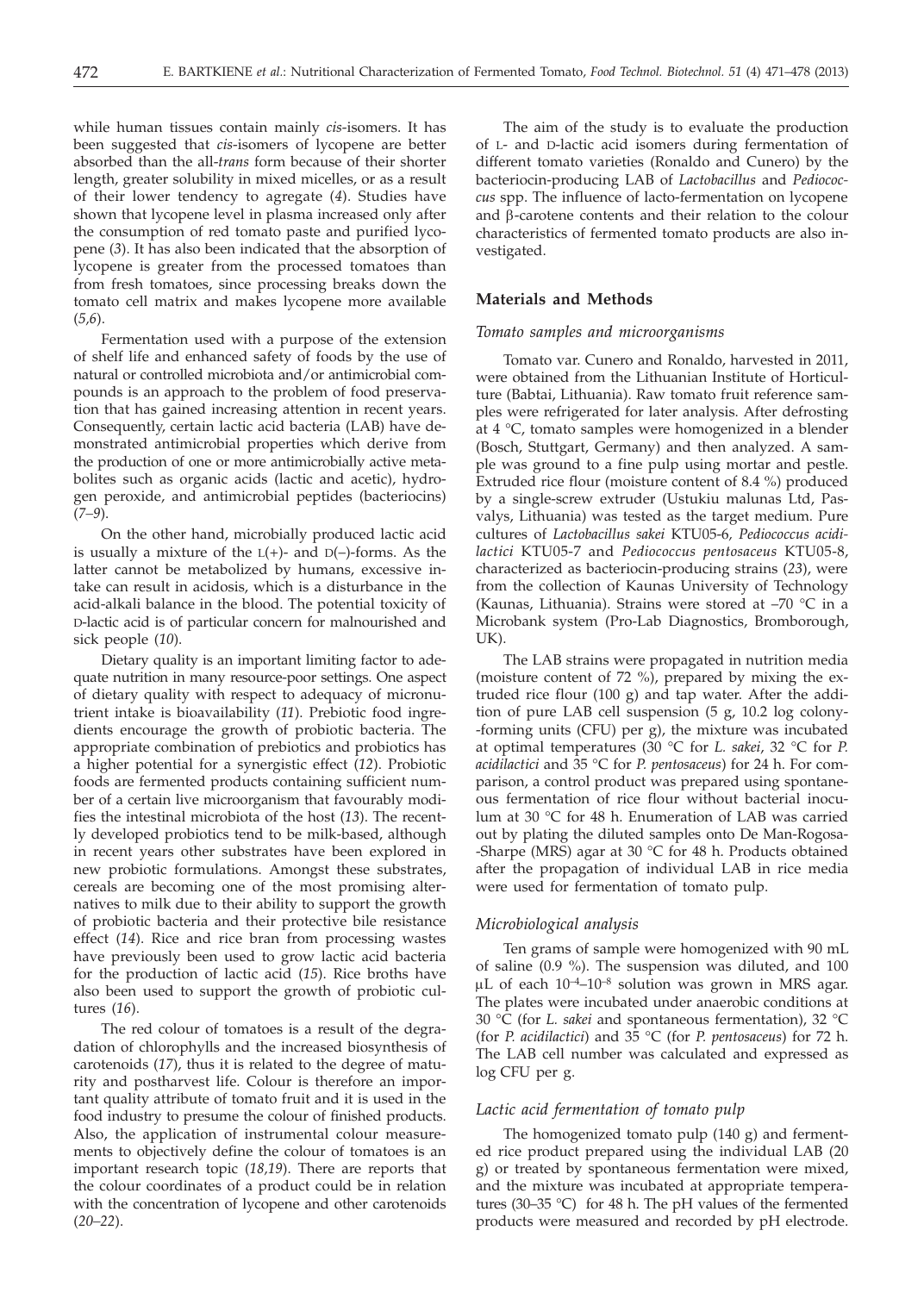The total titratable acidity (TTA) was determined according to Sadler and Murphy (*24*) and expressed as g per L of citric acid.

#### *Simultaneous determination of L- and D-lactic acid*

A rapid and specific Megazyme assay kit for simultaneous determination of L- and D-lactic acid (Megazyme Int., Bray, Ireland) in foods was used as reported by De Lima *et al.* (*25*).

## *Extraction of carotenoids*

The carotenoids were extracted from the samples (5 g) in hexane-acetone (1:1 by volume) using Celite® Filter Cel (Fluka Chemical Corp., Ronkonkoma, NY, USA) in a mechanical Waring blender according to Gama *et al.* (*26*). The mixture was centrifuged and the supernatant was collected. The residue was further extracted and centrifuged until all colour was removed, and the successive supernatants were pooled. The pigments in this organic extract were then transferred to petroleum ether, washed with distilled water and concentrated in a rotary evaporator at a temperature not exceeding 35 °C (*26*). Extracted samples were stored at –20 °C and equilibrated to room temperature before analysis by HPLC.

## *Carotenoid analysis by reversed-phase liquid chromatography*

Solvents used for liquid chromatography were of analytical grade. All solvents for use as the mobile phase in HPLC were filtered through a 0.45-µm regenerated cellulose membrane filter and degassed using an ultrasonic bath. The  $\beta$ -carotene and lycopene standards were purchased from Sigma-Aldrich (Taufkirchen, Germany). Working solutions of 1 mg per mL of the standards were prepared daily.

The  $\beta$ -carotene and lycopene were analysed using reversed-phase high-performance liquid chromatography (RP-HPLC) with isocratic elution. A Waters 2695 liquid chromatograph (Waters Corp., Milford, MA, USA) connected to a Waters 2489 UV-VIS detector was used. A carotenoid  $C_{30}$  reversed-phase column (250×4.6 i.d.; 3  $\mu$ m) from YMC corporation (Waters, Zellik, Belgium) was used. The column temperature was 28 °C. The samples were filtered through a 0.45-mm syringe filter (polypropylene, PVDF; Millipore) before they were injected. The injection volume was  $10 \mu L$ . For analysis, samples were dissolved in a known amount of injection solvent (40 % acetonitrile, 20 % methanol, 20 % dichloromethane, 20 % hexane, 0.1 % diisopropylethylamine (DIPEA)). The pump solvent modules: solution A (acetonitrile 10 % and methanol 90 %), and solution B (hexane 45 %, dichloromethane 45 %, methanol 10 %, and DIPEA 0.1 %) were used at a flow rate of 1.5 mL/min. Carotenoids were identified based on the elution times in comparison with standard reference samples and concurrence with wavelengths for standard compounds.

#### *Colour measurement*

The colour characteristics of fermented and untreated tomato pulp were evaluated at three different positions of the surface using CIELab system (ChromaMeter CR-400, Konica Minolta, Japan). *L*\* is a measure of lightness, from completely opaque (0) to completely white (100),  $a^*$  is a measure of redness (or  $-a^*$  of greenness), and *b*\* of yellowness (or –*b*\* of blueness). The *C*\* value, colour purity, indicates the intensity of brightness:

$$
C^* = (a^{*^2} + b^{*^2})^{1/2} \tag{1/2}
$$

and *h*° value indicates the colour tone (*27*):

$$
h^{\circ} = \arctan(b^*/a^*)
$$

#### *Statistical analysis*

All experiments were replicated three times and the results were expressed as the mean values±standard deviations. Statistical analysis was performed using SPSS v. 16.0 software (SPSS, IBM, Chicago, IL, USA). Data were analysed using one-way ANOVA followed by Duncan's test. The confidence interval was  $95\%$  (p<0.05).

### **Results and Discussion**

## *Effect of selected fermentation media on the LAB viability*

As reported in the literature, the behaviour of different LAB depends on the substrate composition, while in different substrates bacteria are able to produce different metabolites or increase the biomass (*28*). It is important to have a significant number of viable LAB present in the probiotic products for maximum health benefits (*29*).

Extruded rice flour, currently a product of the cereal processing industry, was found to show good fermentability. The counts of viable cells of LAB in selected media were between 6.62 and 8.50 log CFU per g after 48 h of cultivation (Table 1). The lowest biomass of bacteria was found in the spontaneously fermented rice media (5.57 log CFU per g). According to the obtained results, rice flour could serve as a suitable medium for LAB cultivation to produce functional foods, while probably still maintaining other functional properties of the rice. The results are in agrement with Trachoo *et al.* (*16*), who observed the increase of the biomass of lactobacilli over 2.5 log CFU per mL during 24 h using a germinated rice broth.

The analysed *L. sakei*, *P. acidilactici* and *P. pentosaceus* were found to be capable of sufficiently rapid utilization of tomato pulp for cell synthesis and organic acid production. They reduced the pH up to 3.5–3.7 and increased the TTA to as high as 6.4. The viable cell counts reached 6.61 log CFU per g after 48 h of fermentation. Spontaneously fermented tomato products had pH values higher by 7.2 % and TTA values lower by 17.3 % than the lacto-fermented products (Table 1).

Acid production is dependent on the number of viable bacteria that are able to utilize carbohydrate sources available in the substrate (*30*). The cell count of LAB in fermented tomato products was lower on average by 30 % (lacto-fermentation) and by 49.2 % (spontaneous fermentation) compared to rice media (Table 1). The viable cell counts of three LAB measured after 48 h of fermentation varied between 4.54 and 6.61 log CFU per g. For health benefits, probiotic bacteria must be viable and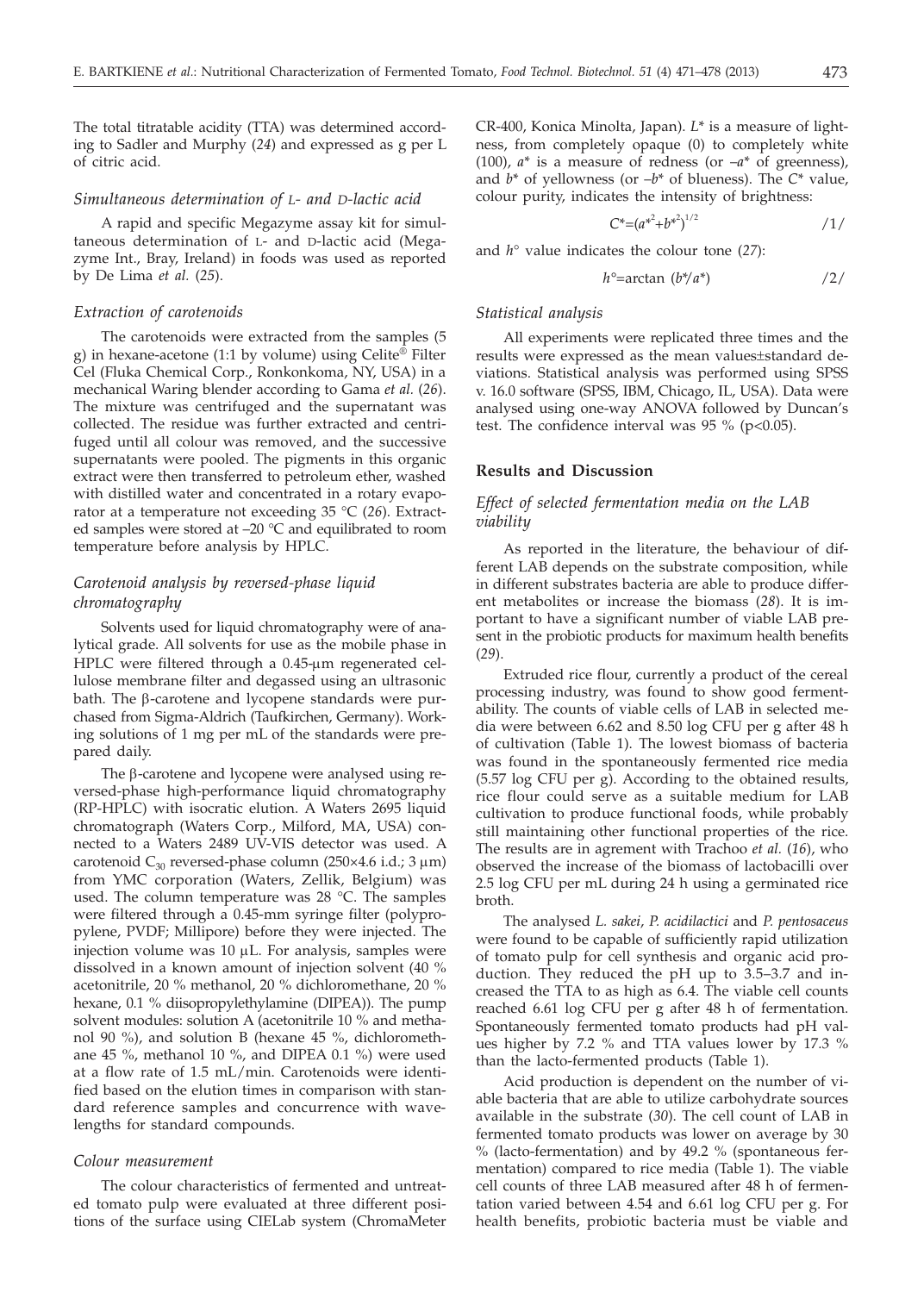|           | Extruded rice          |                     |                     | Tomato products     |                       |                     |
|-----------|------------------------|---------------------|---------------------|---------------------|-----------------------|---------------------|
| Samples   | N(LAB)<br>$\log$ CFU/g | pН                  | <b>TTA</b>          | N(LAB)<br>log CFU/g | pH                    | <b>TTA</b>          |
| P.p.      | $(8.51 \pm 0.05)^d$    | $(3.37 \pm 0.01)^a$ | $(8.2 \pm 0.2)^b$   | $(6.61 \pm 0.03)^c$ | $(3.50 \pm 0.01)^a$   | $(6.4 \pm 0.3)^{b}$ |
| P.a.      | $(6.62 \pm 0.03)^{b}$  | $(3.40 \pm 0.01)^a$ | $(8.2 \pm 0.2)^{b}$ | $(4.54\pm0.04)^{b}$ | $(3.71 \pm 0.01)^{b}$ | $(6.8 \pm 0.2)^c$   |
| L.s.      | $(7.75 \pm 0.03)^c$    | $(3.42 \pm 0.01)^a$ | $(8.3 \pm 0.2)^{b}$ | $(4.83\pm0.03)^{b}$ | $(3.70 \pm 0.01)^b$   | $(7.1 \pm 0.2)^d$   |
| <b>SF</b> | $(5.57 \pm 0.02)^a$    | $(3.73\pm0.01)^{b}$ | $(7.2 \pm 0.2)^a$   | $(2.83 \pm 0.02)^a$ | $(3.92 \pm 0.01)^c$   | $(5.6 \pm 0.2)^a$   |

Table 1. The influence of fermentation media on LAB cell counts, pH and total titratable acidity (TTA)

The numbers are mean values followed by standard deviation (*N*=3)

Mean values within a column with different superscript letters are significantly different (p<0.05)

Samples: tomato products fermented with: P.p.=*P. pentosaceus,* P.a.=*P*. *acidilactici,* L.s.=*L. sakei*; SF=spontaneously fermented

available at a high content, typically about 6 log CFU per g of product (*29*). According to Sindhu and Khetarpaul (*31*), probiotic fermentation of indigenous food mixtures containing tomato pulp increased the acidity and improved the digestibility of starch and protein. The obtained results support the hypothesis that rice media contain the essential nutrients to support the growth of lactobacilli and can directly be used as fermentation substrates for probiotic lactic acid bacteria. The reached biomass levels are above the minimum required in a probiotic formulation.

The traditional lactic acid fermentation of vegetables is the microbial process that involves heterofermentative and homofermentative lactic acid bacteria, generally *Lactobacillus* and *Pediococcus* (*30*). At the pH between 3.5 and 3.8 the vegetables can be preserved for a long period of time (*30,32*). Tomatoes treated with lacto-fermentation can be recommended as useful and safe products for human nutrition. Furthermore, fermented tomatoes could serve as a healthy product for vegetarians and consumers who are allergic to dairy products.

## *The production of L- and D-lactic acid during lacto-fermentation of tomato pulp*

Results showed that all analysed LAB produced the mixture of L- and D-lactic acid (Fig. 1). The highest levels of both forms were determined in spontaneously fermented tomato products ( $(7.18\pm0.03)$  and  $(7.67\pm0.11)$  mg per 100 g, respectively). As reported by Hartmann (*33*) and Li and Cui (*34*), *Lactobacillus amylophilus, L. bavaricus*, *L. casei*, *L. maltaromicus* and *L. salivarius* predominantly yield the L-isomer. Strains such as *L. delbrueckii*, *L. jensenii* or *L. acidophilus* yield the D-lactic acid or mixtures of both forms. Lactic acid bacteria such as *L. pentosus*, *L. brevis* and *L*. *lactis* can ferment glucose to lactic acid by homolactic fermentation. Fermentation of rice with two strains of *L. delbrueckii* yielded 3.23 and 5.04 mg of D-lactic acid per 100 g (*35*).

Mass fractions of D-lactic acid in fermented tomato products were determined to be between (4.05±0.05) and (6.34±0.04) mg per 100 g, and mass fractions of L-lactic acid ranged from  $(4.26\pm0.04)$  to  $(7.19\pm0.08)$  mg per 100 g (Fig. 1). Results of our study indicated that the use of *P. pentosaceus* allowed to reduce the content of D-lactic acid in tomato products by 11.8 %, compared to the spontaneously fermented ones (Fig. 1). Fermentation with *P.*



**Fig. 1.** Mass fractions of L- and D-lactic acid in fermented tomato products. Samples: P.p.=*P. pentosaceus*, P.a.=*P. acidilactici,* L.s.=*L. sakei*; SF=spontaneously fermented

*acidilactici* and *L. sakei* reduced the content of the latter isomer at a higher level (on average by 40.6 %).

In summary, *P. pentosaceus* produces mainly D-lactic acid (L/D ratio of 0.64), while *L. sakei* produces mainly L-lactic acid (L/D ratio of 1.61). Fermentation with *P. acidilactici* as well as the spontaneous fermentation gave almost equal amounts of both lactic acid isomers (L/D ratio of 1.17 and 1.07, respectively).

Regarding the potential toxicity of D-lactic acid, in all cases tomato products prepared using pure culture of LAB were found safer than the spontaneously fermented ones. The levels of D-lactic acid in the tomato products fermented with pure LAB were significantly lower  $(p<0.05)$ than those of spontaneously fermented ones (Fig. 1). The obtained results indicate that *L. sakei* KTU5-06 can be recommended for fermentation of tomato since it produces mainly L-lactic acid.

## *Cis/trans lycopene ratio and b-carotene content in fermented tomato products*

Results of the analysis of total carotenoids, lycopene and  $\beta$ -carotene contents in fermented tomato products are presented in Fig. 2. The highest mass fractions of total carotenoids (on average of 6.83 mg per 100 g) were measured in the Cunero variety fermented with *P. pentosaceus* and in Ronaldo variety fermented with *L. sakei*. However, the fermentation with the latter bacteria increased the levels of total carotenoids by 41.1 and 33.6 % respectively, compared to the untreated samples. Fermentation with *P. acidilactici* reduced the mass fraction of total carotenoids in the samples of Cunero and Ro-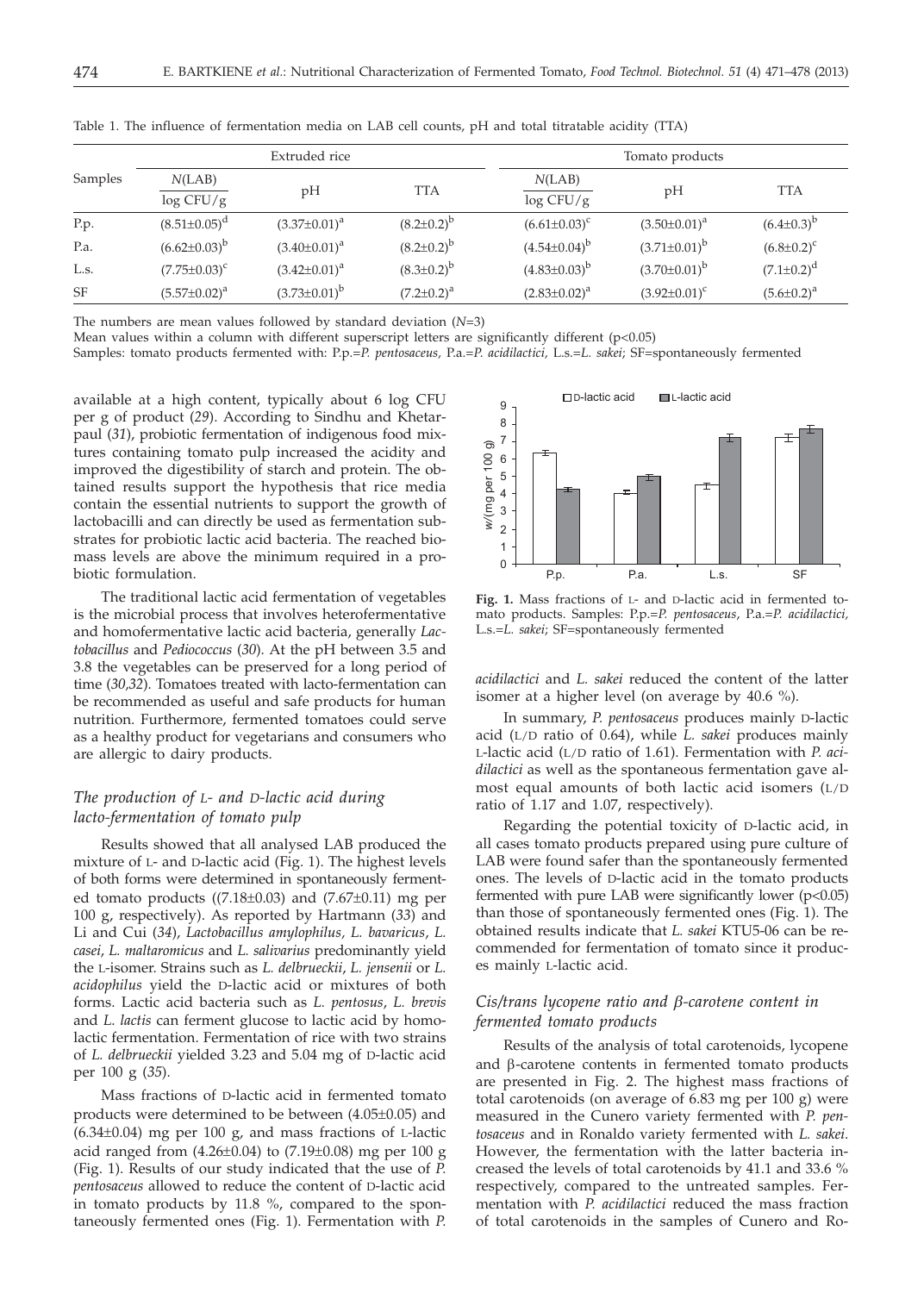

**Fig. 2.** b-Carotene, lycopene and total carotenoid mass fractions in the untreated and fermented with different LAB tomato products. Samples: control=untreated tomato pulp; tomato pulp fermented with: P.p.=*P. pentosaceus*, P.a.=*P*. *acidilactici*, L.s.=*L. sakei*; SF=spontaneously fermented

naldo varieties by 3.6 %, compared to the untreated tomatoes (3.96 and 4.61 mg per 100 g, respectively) accompanied by reduced  $\beta$ -carotene content (Fig. 2).

The fermented tomato samples of Cunero variety had lower content of  $\beta$ -carotene on average by 24.7 %, and higher content of lycopene by 11.5 % compared to the untreated tomatoes. On the contrary,  $\beta$ -carotene mass fractions in all fermented tomato products of Ronaldo variety were generally higher; the increase was on average 69.4 % compared to the untreated tomatoes (Fig. 2).

The increase of 24.8 % in lycopene content in the samples of Ronaldo variety was reached after fermentation with *L. sakei.* Spontaneous fermentation as well as the treatment with *P. pentosaceus* reduced lycopene mass fractions by 11.0 and 4.4 %, respectively, compared to the control sample (Fig. 2).

It can be concluded that lactic acid fermentation generally had a positive effect on lycopene and total carotenoid contents of the fermented tomato products.  $\beta$ -Carotene content was influenced not only by the used LAB, but also by the tomato variety. As it was reported in the literature (*36,37*), compositional variation of lycopene in tomato occurs as a consequence of varietal differences, climatic conditions, agricultural variables, stage of maturity, harvesting, postharvest handling and conditions during storage. Lycopene values within the range of 3.1– 7.7 mg per 100 g were previously reported for different tomato cultivars (*38*). The lycopene mass fraction of 6–15 mg per 100 g of whole fresh tomato fruit reported by Camara *et al.* (*39*) was higher than the results of this investigation. Lycopene content may be affected directly by the pH of the fruit as low pH of red tomatoes accumulates more lycopene (*40*).

Analysis of the all-*trans-* and *cis-*lycopene showed that the amounts of both isomers significantly depended on the tomato variety and were slightly affected by LAB strain used for fermentation (Fig. 3). The fermented tomato products of Ronaldo variety had higher content of all-*trans-* and *cis-*lycopene on average by 25.9 and 62.6 %, respectively, than tomato products of Cunero variety.

The amount of *cis*-lycopene was found higher by 3.3-fold in the control samples of Ronaldo variety (0.034 mg per 100 g) than that of Cunero variety (0.115 mg per 100 g) (Fig. 3). Fermentation by *P. pentosaceus* as well as *L. sakei* increased the *cis-*lycopene content on average by 30.6 and 8.5 %, respectively, in products of Cunero and



**Fig. 3.** Mass fractions of all-*trans-* and *cis-*lycopene in fermented tomato varieties: a) Cunero, and b) Ronaldo. Samples: control=untreated tomato pulp; tomato pulp fermented with: P.p.=*P. pentosaceus*, P.a.=*P*. *acidilactici*, L.s.=*L. sakei*; SF=spontaneously fermented

Ronaldo varieties. Lower increase in *cis*-lycopene was noticed during the fermentation of Cunero variety with *P. acidilactici* as well as during spontaneous fermentation (increase on average by 9 %). Similarly, the lacto-fermentation using *P. acidilactici* and *L. sakei* incresed the *cis*-lycopene content in tomato products on average by 5.8 %.

The fermentation of different tomato varieties with *P. pentosaceus* and *L. sakei* gave on average 22.2 % higher contents of all-*trans*-lycopene compared to controls (2.05 mg per 100 g of Cunero and 2.96 mg per 100 g of Ronaldo variety) (Fig. 3).

The *cis/trans* lycopene ratio of Cunero and Ronaldo tomatoes was 1.67 % and 3.81 %, respectively. The highest *cis/trans* ratio was calculated for Cunero samples fermented by *L. sakei* (2.08 %), followed by Ronaldo samples fermented by *P. acidilactici* (4.90 %) and by spontaneous fermentation (4.09 %).

The findings in the literature show that lycopene from *cis*-isomer-rich tomato sauce is more bioavailable in the human body than from all-*trans*-rich tomato sauce (*41*). Because of the positive effect of lacto-fermentation on *cis/trans* lycopene ratio, products of Ronaldo variety fermented with *P. acidilactici* or *L. sakei* could be recommended as more biologically accessible products with functional value.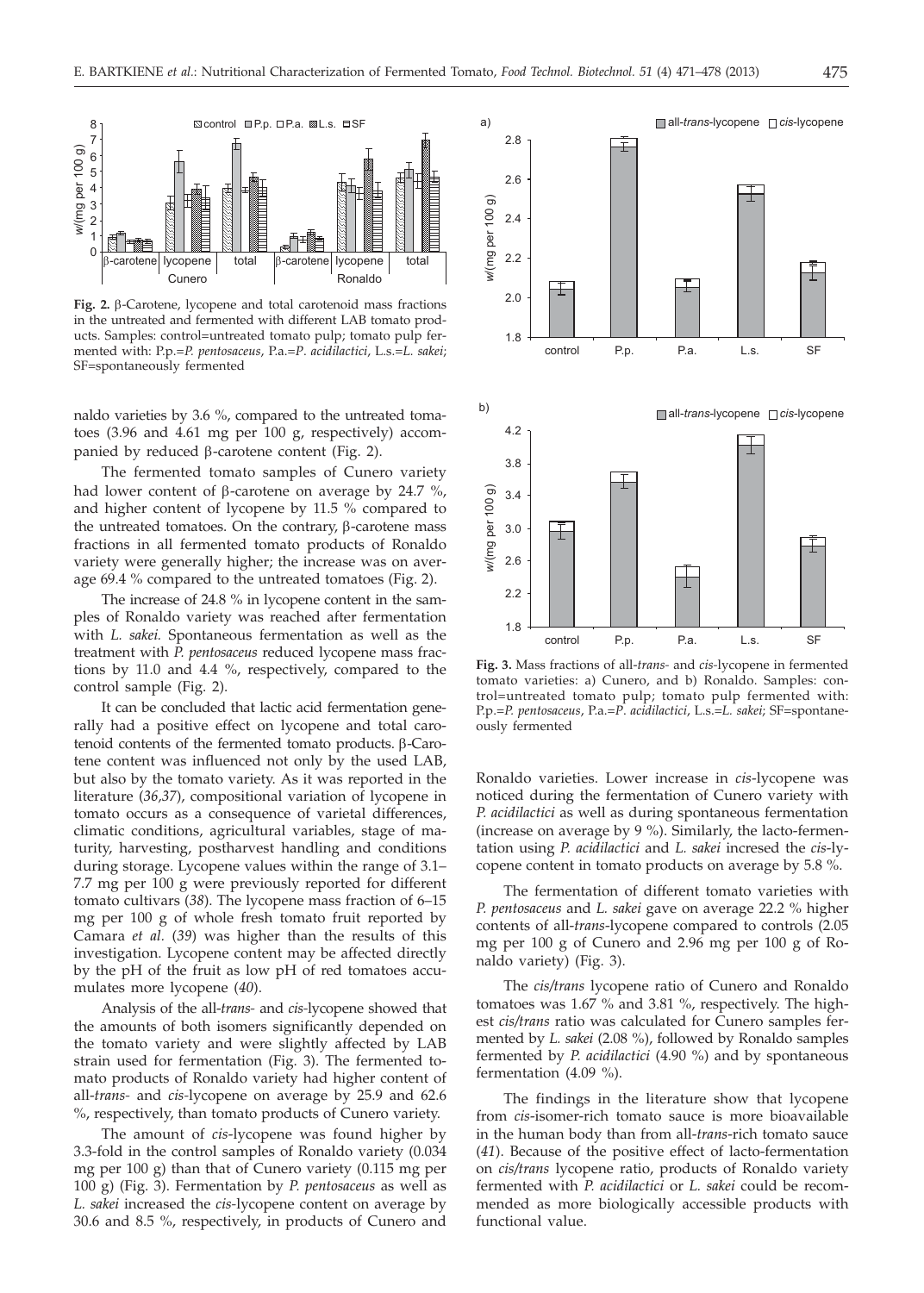#### *Colour characteristics of fermented tomato products*

The results of the analysis of red (*a*\*) and yellow (*b*\*) colour coordinates of fermented tomato products are presented in Table 2. The relation between the yellow colour coordinate (*b*\*) of Cunero variety and total carotenoid, lycopene and β-carotene contents was not found (p>0.05) (Table 2). However, a red colour coordinate (*a*\*) slightly correlated  $(R^2=0.672)$  with  $\beta$ -carotene content.

On the contrary, weak relation was noticed between colour coordinate *b*\* of Ronaldo variety and total carotenoid and  $\beta$ -carotene contents ( $R^2$ =0.581) (Table 2). Also,<br>a strong relation between colour coordinate  $h^*$  and lycoa strong relation between colour coordinate *b*\* and lycopene content of the samples of this variety were found

 $(R<sup>2</sup>=0.825, p=0.03)$ . Significant relations between  $a^*$  and  $\beta$ -carotene and lycopene contents (p>0.05) (Table 2) or between total carotenoids and colour tone (*h°*) and colour purity (*C\**) values of Cunero and Ronaldo varieties were not found (Table 3).

The best estimation of  $\beta$ -carotene content was obtained by using the *b*\* chromaticity value from whole fruit measurements or the transformed *a*\*2 value from pure measurements (*41*). Neither model, however, could explain more than 55 % of the variation in  $\beta$ -carotene content, suggesting that chromaticity values may not be appropriate for estimating tomato  $\beta$ -carotene content. In another research the inspection of different chromaticity

Table 2. Colour coordinates (*a*\* and *b*\*) of tomato varieties Cunero and Ronaldo and the correlations between total carotenoid, lycopene and b-carotene contents

| Samples | Cunero               |                       |           | Ronaldo                                                    |                      |           |
|---------|----------------------|-----------------------|-----------|------------------------------------------------------------|----------------------|-----------|
|         | $a^*$                | $h^*$                 | $a^*/b^*$ | $a^*$                                                      | $h^*$                | $a^*/b^*$ |
| control | $(14.0 \pm 1.3)^c$   | $(15.5 \pm 0.8)^a$    | 0.903     | $(13.8 \pm 0.9)^c$                                         | $(16.7 \pm 1.1)^{b}$ | 0.828     |
| P.p.    | $(14.6 \pm 1.1)^d$   | $(16.5 \pm 1.3)^{b}$  | 0.885     | $(15.2 \pm 0.8)^e$                                         | $(18.3 \pm 0.9)^c$   | 0.829     |
| P.a.    | $(11.4 \pm 0.9)^a$   | $(17.3 \pm 1.3)^{bc}$ | 0.660     | $(13.4 \pm 1.1)^{b}$                                       | $(19.4 \pm 1.3)^d$   | 0.691     |
| L.s.    | $(13.0 \pm 1.1)^b$   | $(15.1 \pm 1.3)^a$    | 0.864     | $(13.9 \pm 0.5)^c$                                         | $(15.5 \pm 0.7)^a$   | 0.891     |
| SP      | $(13.4 \pm 1.3)^{b}$ | $(19.1 \pm 1.4)^d$    | 0.703     | $(14.3 \pm 1.2)^d$                                         | $(19.5 \pm 1.3)^d$   | 0.730     |
|         |                      |                       |           | $a, b$ and $a/b$ correlation with total carotenoid content |                      |           |
| $R^2$   | 0.3905               | 0.0476                | 0.2673    | 0.001697                                                   | 0.5808               | 0.5985    |
| p       | 0.2597               | 0.7243                | 0.3723    | 0.9476                                                     | 0.1342               | 0.1248    |
|         |                      |                       |           | $a$ , $b$ and $a/b$ correlation with lycopene content      |                      |           |
| $R^2$   | 0.3186               | 0.02779               | 0.1973    | 0.004398                                                   | 0.8248               | 0.7373    |
| p       | 0.3215               | 0.7887                | 0.4537    | 0.9156                                                     | 0.0329               | 0.0624    |
|         |                      |                       |           | a, b and $a/b$ correlation with $\beta$ -carotene content  |                      |           |
| $R^2$   | 0.6718               | 0.1955                | 0.6326    | 0.001697                                                   | 0.5808               | 0.5985    |
| p       | 0.0894               | 0.4560                | 0.1077    | 0.9476                                                     | 0.1342               | 0.1248    |

The numbers are mean values followed by standard deviation (*N*=3)

Mean values within a column with different superscript letters are significantly different  $(p<0.05)$ 

Samples: tomato products fermented with: P.p.=P. pentosaceus, P.a.=P. acidilactici, L.s.=L. sakei; SF=spontaneously fermented; R<sup>2</sup>=correlation coeficient

Table 3. Colour tone  $(h^0)$  and purity  $(C^*)$  of Cunero and Ronaldo tomato variety samples and their relation with total carotenoid content

|         |                      | Cunero                                    | Ronaldo               |                      |
|---------|----------------------|-------------------------------------------|-----------------------|----------------------|
| Samples | $C^*$                | $h^{\circ}$                               | $C^*$                 | $h^{\circ}$          |
| Control | $(22.0 \pm 2.3)^b$   | $(47.0 \pm 3.1)^a$                        | $(22.0 \pm 2.4)^b$    | $(46.9 \pm 2.4)^a$   |
| P.p.    | $(21.9 \pm 1.5)^{b}$ | $(48.3 \pm 3.2)^{bc}$                     | $(23.8 \pm 1.9)^c$    | $(50.1 \pm 1.9)^c$   |
| P.a.    | $(20.8 \pm 1.7)^a$   | $(56.6 \pm 2.7)^{de}$                     | $(23.4 \pm 1.8)^c$    | $(55.3 \pm 2.9)^d$   |
| L.s.    | $(20.0 \pm 1.3)^a$   | $(49.5 \pm 2.4)^c$                        | $(21.0 \pm 1.6)^{ab}$ | $(48.5 \pm 1.4)^{b}$ |
| SP      | $(23.2 \pm 2.1)^c$   | $(55.2 \pm 1.7)^d$                        | $(24.4 \pm 1.3)^{cd}$ | $(53.7 \pm 2.3)^d$   |
|         |                      | Correlation with total carotenoid content |                       |                      |
| $R^2$   | 0.00000565           | 0.2332                                    | 0.4974                | 0.2043               |
| p       | 0.9970               | 0.4099                                    | 0.1834                | 0.4448               |

The numbers are mean values followed by standard deviation (*N*=3)

Mean values within a column with different superscript letters are significantly different (p<0.05)

Samples: tomato products fermented with: P.p.=P. *pentosaceus*, P.a.=P. *acidilactici*, L.s.=L. sakei; SF=spontaneously fermented; R<sup>2</sup>=correlation coeficient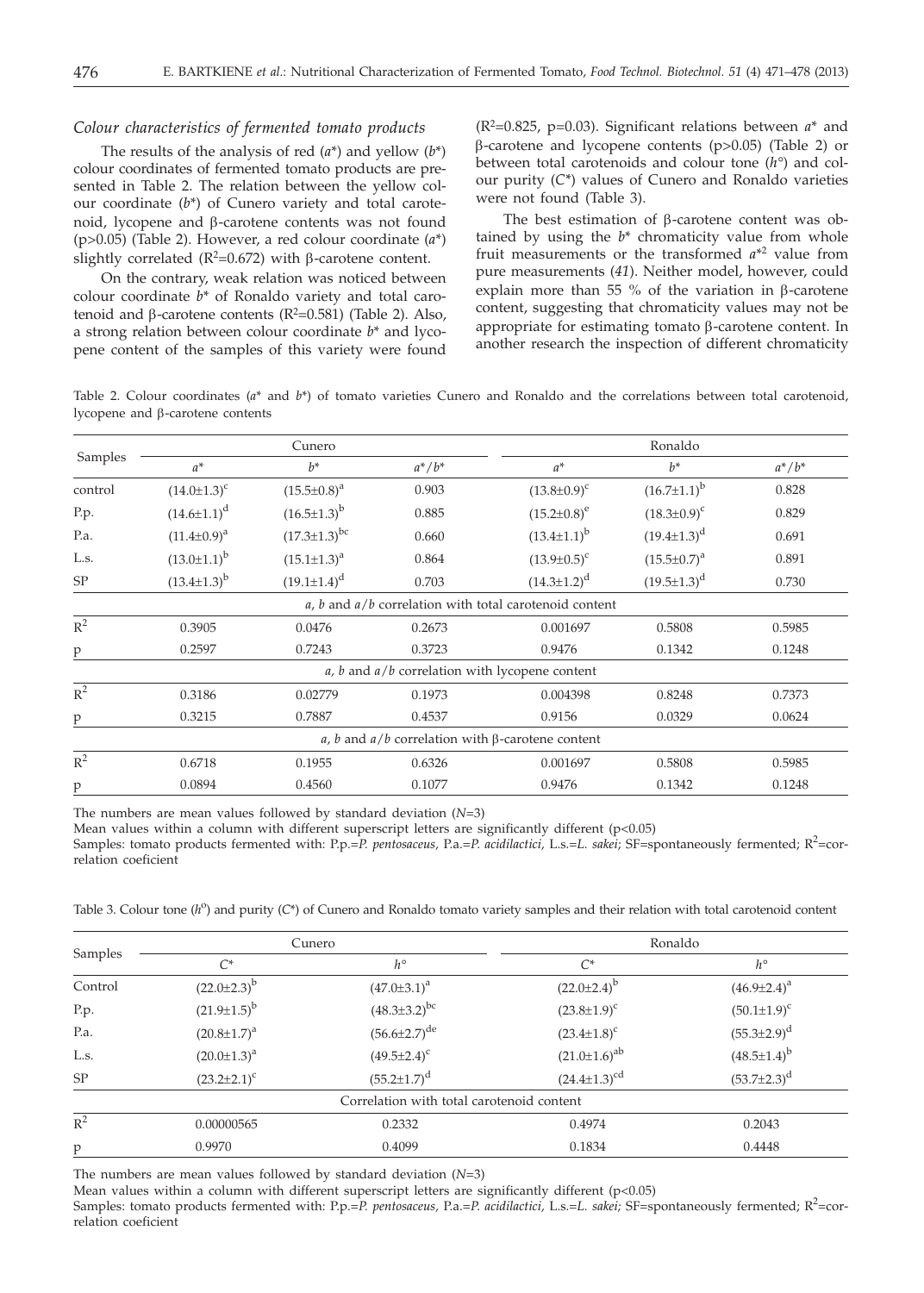values and regression models suggested that colorimeter readings may not be highly useful for estimating  $\beta$ -carotene content in tomato fruit (*42*). The overal results indicate that lycopene content could be measured simply and rather accurately across a wide range of tomato genotypes using chromaticity values of fruit purée (*41*). On the contrary, Liu *et al.* (*43*) reported that daily light treatment of tomato enhances lycopene accumulation in the exocarp with minimal effect on the colour. Arias *et al.* (*18*) also observed that colour characteristic *b*\* was not appropriate for predicting the lycopene content of tomato.

According to the obtained results, colour tone (*h°*) and purity  $(C^*)$  are not suitable as indicators for the evaluation of total carotenoid content in tomato products. As was reported by Fernández-Ruiz *et al.* (*44*), the measurement of the yellow coordinate (*b*\*) can be used for predicting lycopene content in tomato products.

#### **Conclusions**

All tested lactic acid bacteria produced the mixture of L- and D-lactic acid, the latter isomer being at a lower level. Because of the potential toxicity of D-lactic acid, tomato products prepared using pure culture of the tested LAB in all cases were found safer than spontaneously fermented ones.

Processing of tomatoes resulted in several important changes in carotenoid concentration and lycopene isomer profile. Treatment with LAB breaks down the tomato cell matrix and makes the carotenoids more available, which resulted in higher level of total carotenoids. Moreover, lactic acid fermentation of tomato resulted in a large lycopene bioavailability accompanied by increased *cis*-lycopene content. According to our results, *P. pentosaceus* and *L. sakei* may be useful for preservation of tomatoes, which could be recommended as a way of obtaining more biologically accessible products with functional value.

#### *Acknowledgements*

This work is part of action BIOFITAS of the National Research Program 'Healthy and Safe Food', supported by Research Council of Lithuania.

#### **References**

- *1.* A.V. Rao, S. Agarwal, Role of lycopene as antioxidant carotenoid in the prevention of chronic diseases: A review, *Nutr. Res. 19* (1999) 305–323.
- *2.* E. Giovannucci, Tomato products, lycopene, and prostate cancer: A review of the epidemiological literature, *J. Nutr. 135* (2005) 2030S–2031S.
- *3.* J. Talvas, C. Caris-Veyrat, L. Guy, M. Rambeau, B. Lyan, R. Minet-Quinard *et al*., Differential effects of lycopene consumed in tomato paste and lycopene in the form of a purified extract on target genes of cancer prostatic cells, *Am. J. Clin. Nutr. 91* (2010) 1716–1724.
- *4.* T.W. Boileau, A.C. Boileau, J.W. Erdman Jr, Bioavailability of all-*trans* and *cis*-isomers of lycopene, *Exp. Biol. Med.* (Maywood), *227* (2002) 914–919.
- *5.* N.J. Gardner, T. Savard, P. Obermeier, G. Caldwell, C.P. Champagne, Selection and characterization of mixed starter cultures for lactic acid fermentation of carrot, cabbage,

beet and onion vegetable mixtures, *Int. J. Food Microbiol. 64* (2001) 261–275.

- *6.* M. Richelle, K. Bortlik, S. Liardet, C. Hager, P. Lambelet, M. Baur *et al*., A food-based formulation provides lycopene with the same bioavailability to humans as that from tomato paste, *J. Nutr. 132* (2002) 404–408.
- *7.* J. Cleveland, T.J. Montville, I.F. Nes, M.L. Chikindas, Bacteriocins: Safe, natural antimicrobials for food preservation, *Int. J. Food Microbiol. 71* (2001) 1–20.
- *8.* L. De Vuyst, F. Leroy, Bacteriocins from lactic acid bacteria: Production, purification, and food applications, *J. Mol. Microbiol. Biotechnol*. *13* (2007) 194–199.
- *9.* P. García, L. Rodríguez, A. Rodríguez, B. Martínez, Food biopreservation: Promising strategies using bacteriocins, bacteriophages and endolysins, *Trends Food Sci. Technol. 21* (2010) 373–382.
- *10.* Y. Motarjemi, Impact of small scale fermentation technology on food safety in developing countries, *Int. J. Food Microbiol*. *75* (2002) 213–229.
- *11.* C. Hotz, R.S. Gibson, Traditional food-processing and preparation pactices to enhance the bioavailability of micronutrients in plant-based diets, *J. Nutr. 137* (2007) 1097– 1100.
- *12.* R.D.C.S. Ranadheera, S.K. Baines, M.C. Adams, Importance of food in probiotic efficacy, *Food Res. Int. 43* (2010)  $1 - 7$ .
- *13.* K.Y. Yoon, E.E. Woodams, Y.D. Hang, Probiotication of tomato juice by lactic acid bacteria, *J. Microbiol. 42* (2004) 315–318.
- *14.* J. Parrado, E. Miramontes, M. Jover, J.F. Gutierrez, L. Collantes de Teran, J. Bautista, Preparation of a rice bran enzymatic extract with potential use as functional food, *Food Chem*. *98* (2006) 742–748.
- *15.* J.S. Yun, Y.J. Wee, J.N. Kim, H.W. Ryu, Fermentative production of DL-lactic acid from amylase-treated rice and wheat brans hydrolyzate by a novel lactic acid bacterium *Lactobacillus* spp., *Biotechnol. Lett. 26* (2004) 1613–1616.
- *16.* N. Trachoo, C. Boudreaux, A. Moongngarm, S. Samappito, R. Gaensakoo, Effect of germinated rough rice media on growth of selected probiotic bacteria, *Pak. J. Biol. Sci. 9* (2006) 2657–2661.
- *17.* W.M. Harris, A.R. Spurr, Chromoplasts of tomato fruits. II. The red tomato, *Am. J. Bot. 56* (1969) 380–389.
- *18.* R. Arias, T.C. Lee, L. Logendra, H. Janes, Correlation of lycopene measured by HPLC with the *L*\*, *a*\*, *b*\* color readings of a hydroponic tomato and the relationship of maturity with color and lycopene content, *J. Agric. Food Chem. 48* (2000) 1697–1702.
- *19.* A. Raffo, C. Leonardi, V. Fogliano, P. Ambrosino, M. Salucci, L. Gennaro *et al*., Nutritional value of cherry tomatoes (*Lycopersicon esculentum* Cv. Naomi F1) harvested at different ripening stages, *J. Agric. Food Chem. 50* (2002) 6550–6556.
- *20.* C.M. Stinco, F.J. Rodriguez-Pulido, M.L. Escudero-Gilete, B. Gordillo, I.M. Vicario, A.J. Melendez-Martinez, Lycopene isomers in fresh and processed tomato products: Correlations with instrumental color measurements by digital image analysis and spectroradiometry, *Food Res. Int. 50* (2013) 111–120.
- *21.* A. Heredia, I. Peinado, C. Barrera, A. Andrés Grau, Influence of process variables on colour changes, carotenoids retention and cellular tissue alteration of cherry tomato during osmotic dehydration, *J. Food Compos. Anal. 22* (2009) 285–294.
- *22.* A.J. Melendez-Martinez, M.L. Escudero-Gilete, I.M. Vicario, F.J. Heredia, Study of the influence of carotenoid structure and individual carotenoids in the qualitative and quantitative attributes of orange juice colour, *Food Res. Int. 43* (2010) 1289–1296.